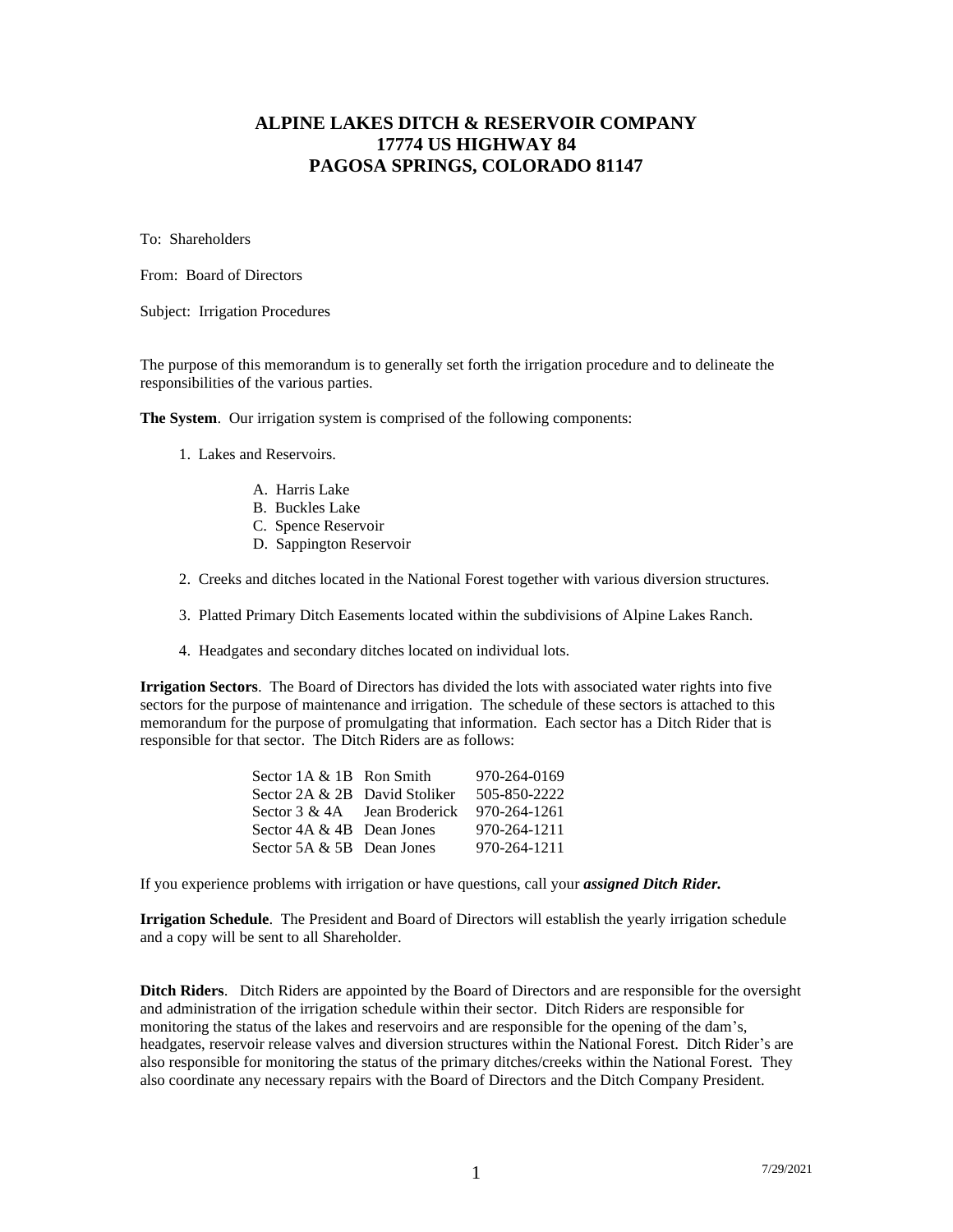**Lake and Reservoir Maintenance**. The obligation of maintaining the lakes and reservoirs in accordance with the requirements of the Colorado Division of Water Resources is the responsibility of the Board of Directors and such maintenance will be performed as required. The Board of Directors will inspect each lake and reservoir on at least an annual basis for the purpose of determining any required maintenance. Sappington and Spence Reservoirs will be inspected twice each month by the President in accordance with Dam Safety and Construction guide published by the Department of Natural Resources.

**Individual Lot Owners**. The individual lot owners are responsible for the following:

 1. Payment of annual assessment. No lot owner is entitled to the irrigation of their property unless all annual assessment for their lot has been paid in full.

 2. Lot owners should monitor the status of the Primary Ditches within their property and contact the appropriate ditch rider if maintenance is required.

#### *3. No lot owner is entitled to open any headgate(s) to his or her property (Unless directed by a Ditch Director or the Ditch President).*

 4. As the individual headgates are opened in accordance with the irrigation schedule, then the individual lot owners are responsible for disbursing the water on their property through the secondary irrigation ditches. *The responsibility for maintaining the secondary ditches is solely the responsibility of the individual lot owners.* Whenever possible the lot owner should be present when their property is being irrigated in order to ensure that the water is spread evenly on their property.

 5. Lot owners are not allowed to place any obstruction of any type on the primary ditches upon which the Ditch Company has an easement.

 6. If a lot owner places any fence across the primary ditches then they are required to put a 20 ft. gate across the ditch in order that the Ditch Company have unimpeded access for maintenance purposes.

 7. The legal access that the Ditch Company has over individual lots is through the dedicated Ditch Company Easement over the primary ditch as it appears on the plats for each subdivision and access provided by Colorado law to points of disbursement. Often it is necessary for the Ditch Rider to go upon the individual lots to open headgates and assist in disbursing water to the secondary ditches. Therefore, it is requested that lot owners give the Ditch Company permission to go upon their property for this purpose.

*If you experience a problem with your irrigation or have questions, contact your Ditch Rider. If the issue is still not resolved to your satisfaction, contact the Ditch Company President.*

### **PROCESS TO SELL SHARES**

BACKGROUND: Occasionally a shareholder may desire to sell his/her shares to another property owner. Prior to approving this transaction and issuing shares designated to irrigate another property, the Board shall review the transaction to ensure water can be supplied to the new property in an existing ditch using the water rights available on that ditch and to ensure that for every new acre irrigated an acre is removed from irrigation.

#### REVIEW:

- 1. Is the new property to be irrigated on an existing ditch?
- 2. Can the water be delivered to the new property without exceeding the current water rights for that ditch i.e. flume flow rate?
- 3. Can the water be delivered to the new property without increasing the physical size of the ditch i.e. to move more water to the end of a ditch its size may need to be increased?
- 4. Can the new property be irrigated without exceeding the currently decreed acres allowed to be irrigated by that ditch?
- 5. Define what acres will no longer be irrigated by the seller and ensure this is documented on his record of water rights.